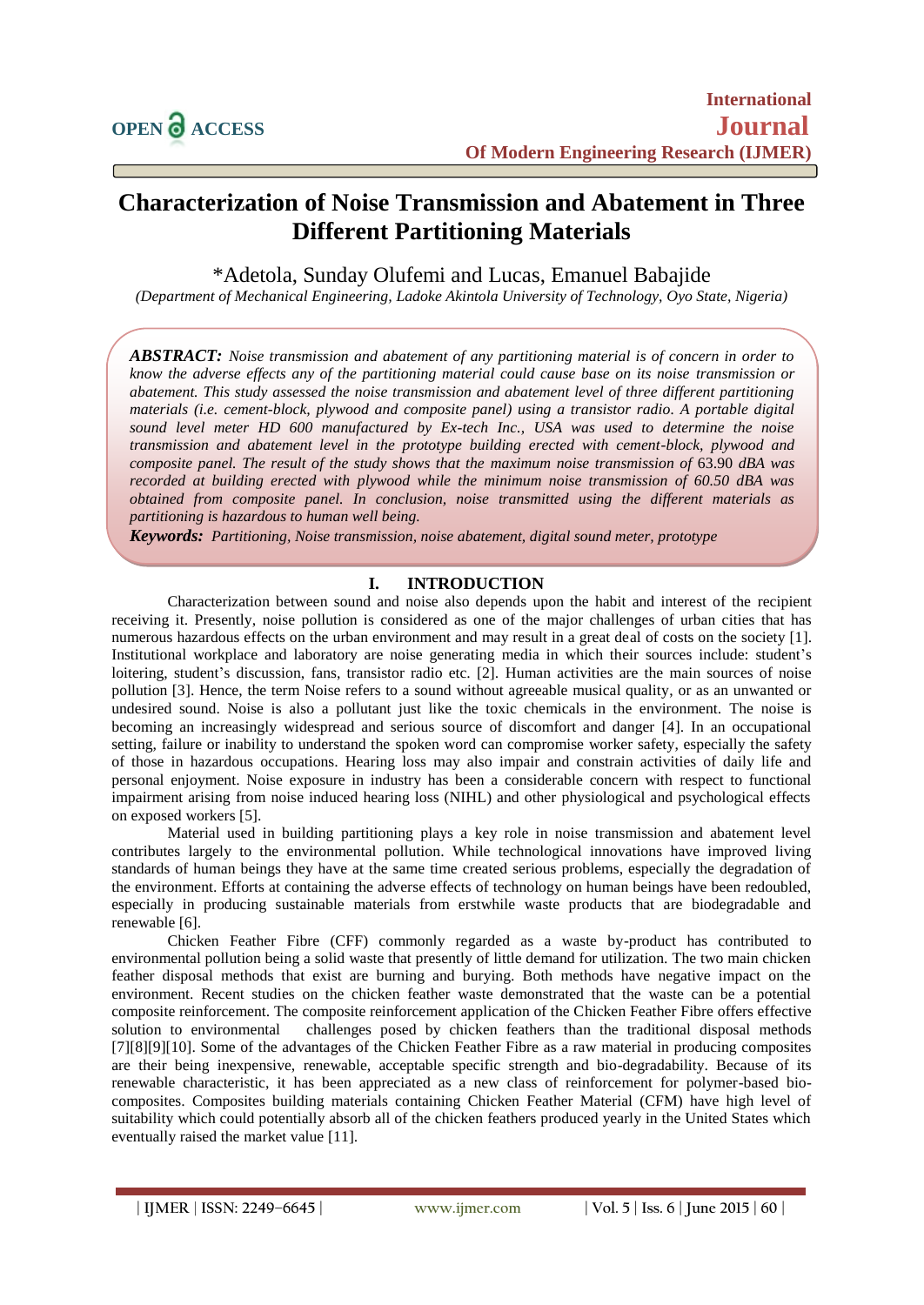According to [12], the CFF keratin bio-fibre was found to allow an even distribution within and adherence to polymers due to their hydro-phobic nature and low energy dissipation. The need to effectively contain the problems posed by the very large production of chicken feathers which are non-biodegradable has given rise to assorted uses such as for automotive parts, packaging materials, filters, insulators, household products and soil control materials [13]. Composites produced from fibres are known to possess desirable properties. These include high strength, low density, high resistance to water absorption and chemical degradation durability, electrical resistance, high thermal insulation, excellent acoustic, non-abrasive behaviour, corrosion resistance and excellent hydrophobic properties when used as composites reinforcement [7]. The properties, performances and cost effectiveness of composites from fibres make composite to be more useful in most applications [14][7][8][9][10].

A simple and practical way to incorporate poultry feathers into composite panels is to bind them with Portland cement. However, if this could be found feasible, it could offer an affordable new type of building materials with both economic and environmental advantages.

### **II. MATERIALS AND METHOD**

The noise transmission levels were measured between 12 noon to 2 pm on 10th November – 10th December 2014. Noise measurements were done in Metrology Laboratory of Mechanical Engineering Department LAUTECH using a transistor radio as a source of noise. Sound transmission level tests were carried out on different partitioning materials which include cement block, composite panel (made of cement, sand and ground chicken feathers) and plywood to know the level at which sound is being transmitted or absorbed through the three different materials. Sound level of laboratory environment with added noise from transistor radio in a confined prototype room made of block, composite panel and plywood as shown in Plate 1-3 were determined with the sound pressure level meter in Plate 4.

A portable digital sound level metre HD 600 manufactured by Extech Inc. USA, set to the A-weighing scale was used to measure noise levels. The equipment meets Type 2 requirements of ANSI S1.4 and IEC 61672-1, has dimensions 278 x 76 x 50 mm which was powered by one 9V battery or by an AC power adaptor, and measures and displays Sound Pressure Level (SPL) from 30 dB (A) to 130 dB (A) with  $+ 1.4$  dB (A) accuracy in 3 measurement ranges and 0 to 40 °C and 10% to 90% relative humidity operating conditions.

The equipment was placed at least 0.8 m and 1.0 m above the ground and from the source of noise respectively. The metre was directed toward the nearby noisy source and was calibrated before the study started. At the end of experiments, data were downloaded to a personal computer with the help of utility software packed with the equipment; equivalent SPL and noise spectrum at each reading were obtained.

#### Measurements taken were:

Maximum sound pressure level (peak noise) – the noise with the maximum intensity  $(L_{\text{max}})$ Minimum sound pressure level (baseline noise) – the noise with the minimum intensity  $(L_{min})$ A – weighted equivalent continuous level  $(L_{A \text{ eq}})$  as expressed by [3] is given as:

$$
L_{eq} = 10 \log \sum_{i=t}^{i=n} \left( 10^{\frac{L_i}{10}} \right) (t_i)
$$
 (1)

where,

 $n =$  the total number of samples taken  $L_i$  = the noise level in dB (A) of the i<sup>th</sup> sample  $t_i$  = fraction of total sample time

iv Average Noise Level (L <sub>average</sub>)



**Plate 1:** Sound level measurement of cement-block building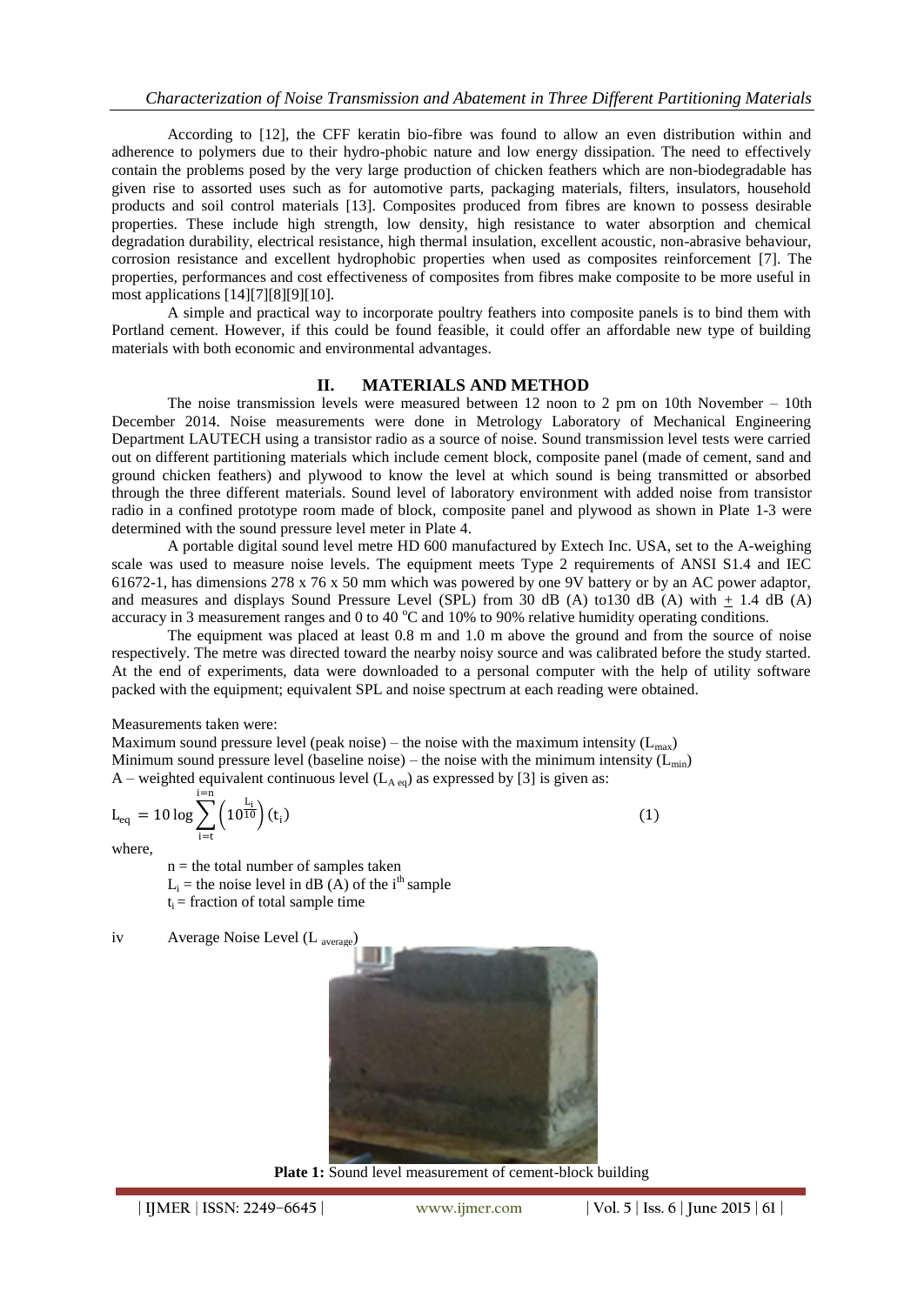

**Plate 2:** Sound level measurement of composite panel building



**Plate 3:** Sound level measurement of plywood building



**Plate 4:** Pictorial view of a sound pressure level meter

# **III. Results and Discussion**

Noise transmission levels were measured from different prototypes building erected with different types of materials. Average, equivalent, minimum and maximum noise levels in different building are shown in Table 1. The maximum noise transmission level was measured at prototype building erected with plywood which was 63.90 dB (A). This value is below the maximum permitted noise transmission level of 85 dB (A) described by the National Environmental Standards and Regulations Enforcement agency [15]. The minimum noise transmission level (i.e. maximum noise abatement) was 16.10 dB (A), measured in the prototype building erected with cement block. In addition, the results further demonstrated that working in any of the building partitioned with any of these materials as employee will be less exposed to noise where the average noise values in these buildings were below 80  $dB(A)$ . The graphs of noise transmission level within the buildings are presented in Figure 1-3. Building erected with plywood absorbed less and transmit more noise to the environment.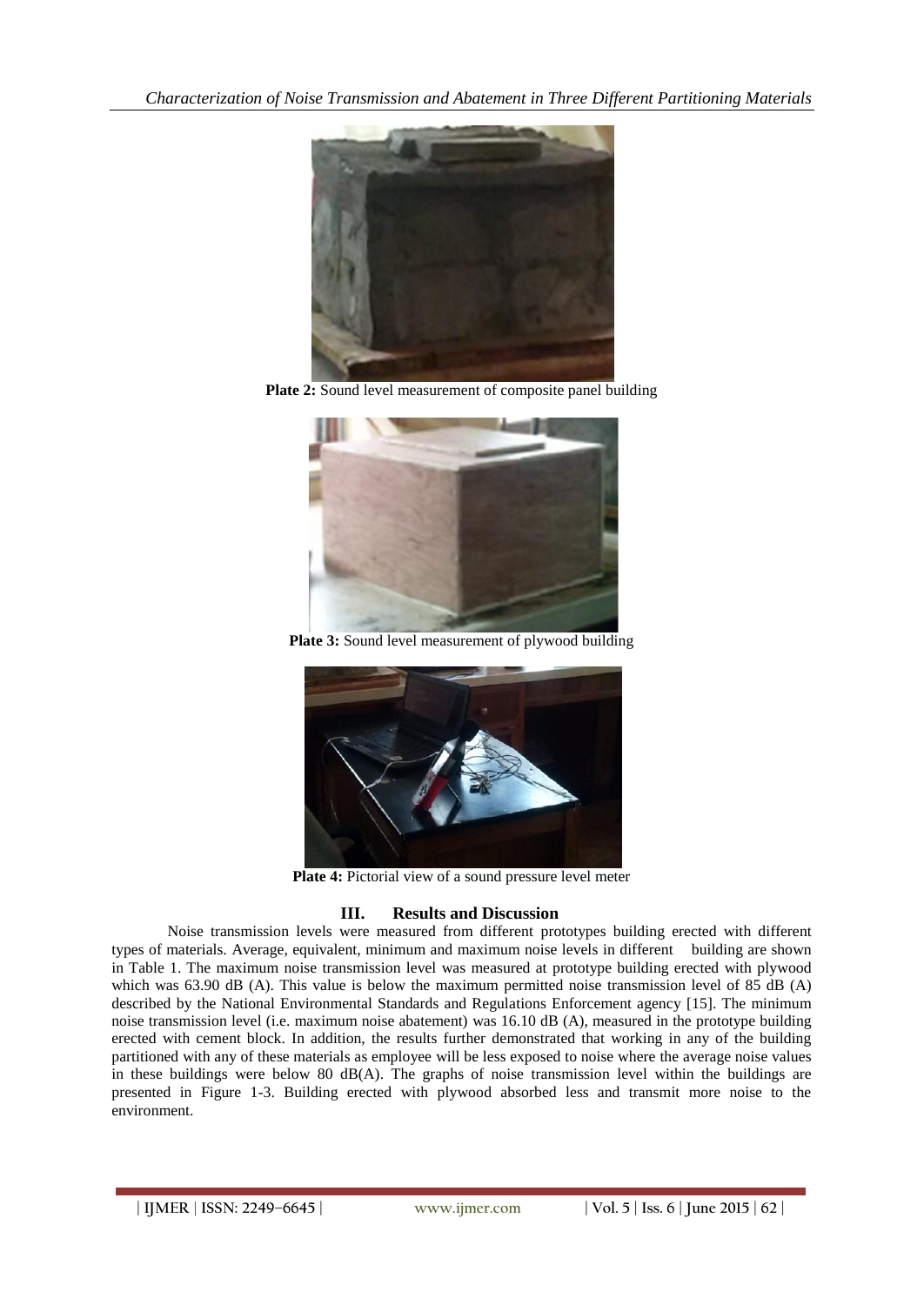

| Partitioning Materials                                                                         | Radio out $(R_{out})$       |               |           |           | Radio in $(R_{in})$ |               |               | Rate of Noise Absorbed $(R_{out} - R_{in})$ |                  |
|------------------------------------------------------------------------------------------------|-----------------------------|---------------|-----------|-----------|---------------------|---------------|---------------|---------------------------------------------|------------------|
|                                                                                                | $\overline{L}_{\text{max}}$ | $L_{\rm min}$ | $L_{avg}$ | $L_{max}$ | $L_{\rm min}$       | $L_{\rm avg}$ | $L_{\rm max}$ | $L_{min}$                                   | $L_{\text{avg}}$ |
| Cement-Block (20 mm)                                                                           | 77.50                       | 63.20         | 73.30     | 61.40     | 52.80               | 58.24         | 16.10         | 10.40                                       | 15.00            |
| Plywood (18 mm)                                                                                | 76.50                       | 58.50         | 67.10     | 63.90     | 53.30               | 57.90         | 12.60         | 5.20                                        | 9.20             |
| Composite Panel (20 mm)                                                                        | 76.50                       | 58.50         | 67.1      | 60.50     | 52.90               | 55.20         | 16.00         | 5.60                                        | 11.90            |
| 130.00<br>117.00<br>104.00<br>91.00<br>78.00<br>65.00<br>52.00<br>39.00<br>26.00               |                             |               |           |           |                     |               |               |                                             |                  |
|                                                                                                |                             |               |           |           |                     |               |               |                                             |                  |
| 13.00<br>0.00                                                                                  |                             |               |           |           |                     |               |               |                                             |                  |
| 14:41:40<br>Figure 1: Graph of noise transmission level in building erected using cement-block | 14:42:03                    |               | 14:42:25  |           | 14:42:47            |               | 14:43:09      |                                             | 14:43:31         |
| 130.00<br>117.00                                                                               |                             |               |           |           |                     |               |               |                                             |                  |
| 104.00<br>91.00                                                                                |                             |               |           |           |                     |               |               |                                             |                  |
| 78.00<br>65.00                                                                                 |                             |               |           |           |                     |               |               |                                             |                  |
| 52.00<br>39.00                                                                                 |                             |               |           |           |                     |               |               |                                             |                  |
| 26.00<br>13.00<br>0.00                                                                         |                             |               |           |           |                     |               |               |                                             |                  |

**Table 1: Results of noise transmission level in building erected, using different materials**